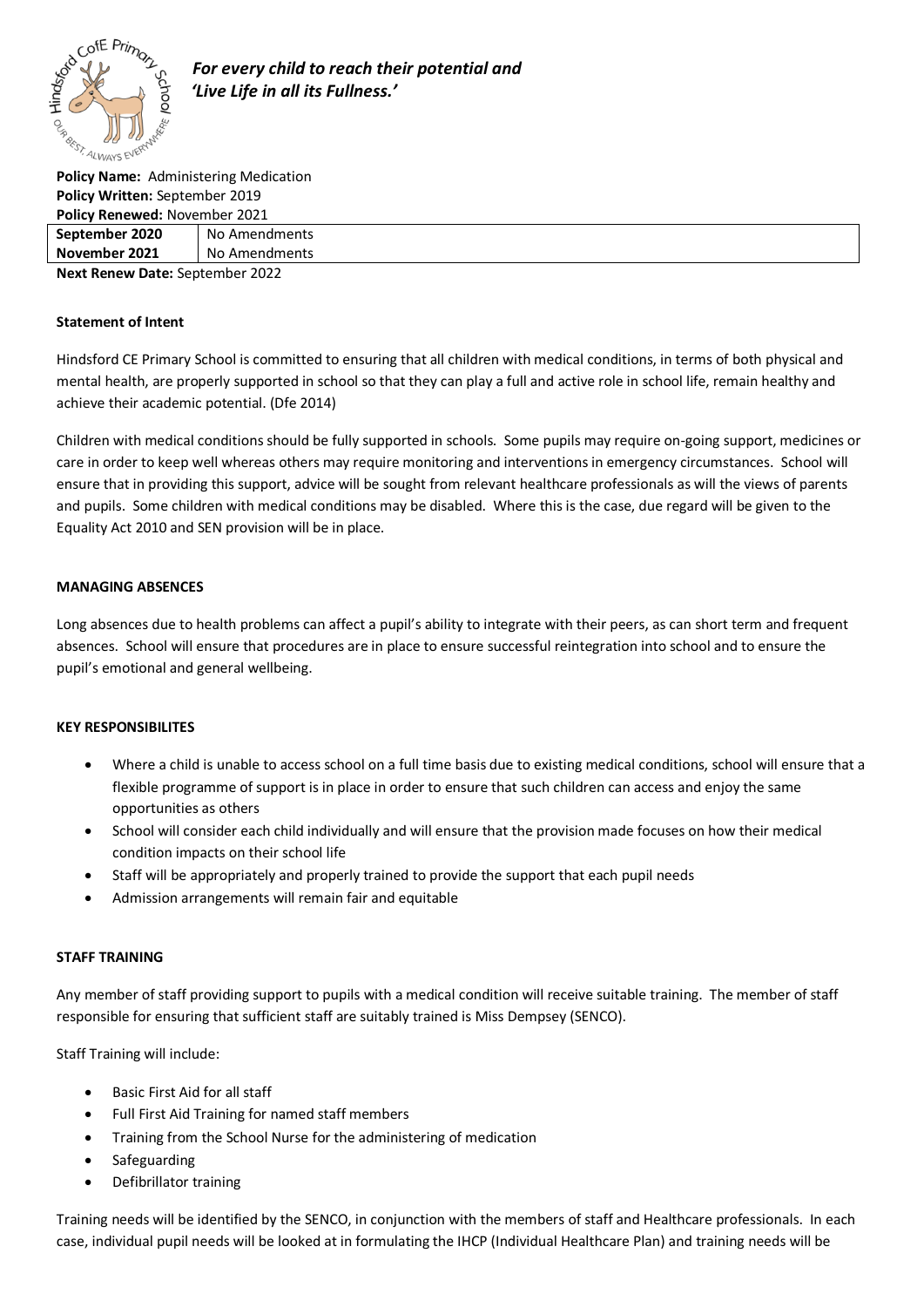discussed. Mrs Mitchell will be responsible for ensuring that staff members access this training and that it is reviewed regularly. Training may be off-site or may take the form of whole staff training in school. Staff **should** undertake appropriate training (this does not include First Aid Training) to administer prescription medication and conduct healthcare procedures although in some cases, at the discretion of the SLT, written instructions from a parent or pharmacist will be considered appropriate direction. At Hindsford, the School Nurse will provide this confirmation of proficiency.

A full list of training will be kept and regularly updated.

# **AWARENESS OF MEDICAL CONDITIONS**

Staff will receive regular updates on this policy through INSET and briefings, including their specific roles and responsibilities. When school is notified that a pupil with a medical condition will be arriving at school, the SENCO will liaise with the relevant Healthcare professionals and a plan of support will be put in place. The plan will be made in conjunction with the child's parents, where appropriate taking into account the pupil's views. If decided that a pupil requires support from a key staff member, this will be planned and organised prior to their admission to school. Any supply teachers will be fully briefed on arrival of any pupils with medical conditions by the School Business Manager.

## **COVER ARRANGEMENTS**

For every key staff member is school, there will be a trained cover staff member to ensure that there are no circumstances where a pupil is unable to receive the required support.

### **RISK ASSESSMENTS**

A full Risk Assessment for school visits, holidays and other school activities outside of the normal timetable will be undertaken for pupils with a medical condition to ensure their safety and wellbeing

## **INDIVIDUAL HEALTHCARE PLANS (IHCP)**

The member of staff responsible for developing Healthcare Plans in school is Miss Dempsey. An IHCP is not always necessary. School, healthcare professionals and parents should agree on whether or not a plan should be put in to place because it is proportionate and appropriate. An IHCP provides clarity about what needs to be done, when and by whom. The plan will capture the key information and actions that are required to support the pupil effectively. Where a pupil has SEN but does not have a statement or EHC plan, their special educational needs will be outlined in the IHCP. The aim of the plan is to capture the steps which school will take to help the pupil manage their condition and overcome any potential barriers to getting the most from their education. Plans will be reviewed at least annually. Where a child is returning to school following a period of hospital education or alternative provision, the IHCP will identify reintegration support. At Hindsford CE Primary, the following information will be recorded on the IHCP:

- The medical condition, its triggers, signs, symptoms and treatments
- The pupil's resulting needs including medication, time, facilities, equipment, testing, access to food and drink, dietary requirements and environmental issues
- Specific support for the pupil's educational, social and emotional needs
- The level of support needed including in emergencies. If a pupils is self-managing their medication, this should be clearly stated with appropriate arrangements for monitoring
- Who will provide support, their training needs, expectations of their role and confirmation of proficiency to provide support for the pupil's medical condition from a healthcare professional and cover arrangements for when they are unavailable
- Who in the school needs to be aware of the pupil's condition and the support required
- Arrangements for written permission from parents and the Headteacher for medication to be administered by a member of staff, or self-administered during school hours
- Separate arrangements or procedures required for school trips or other school activities outside of the normal timetable that will ensure the pupil can participate
- Where confidentiality issues are raised by the parent/pupil, the designated individuals to be entrusted with information
- What to do in an emergency, whom to contact, and contingency arrangements.